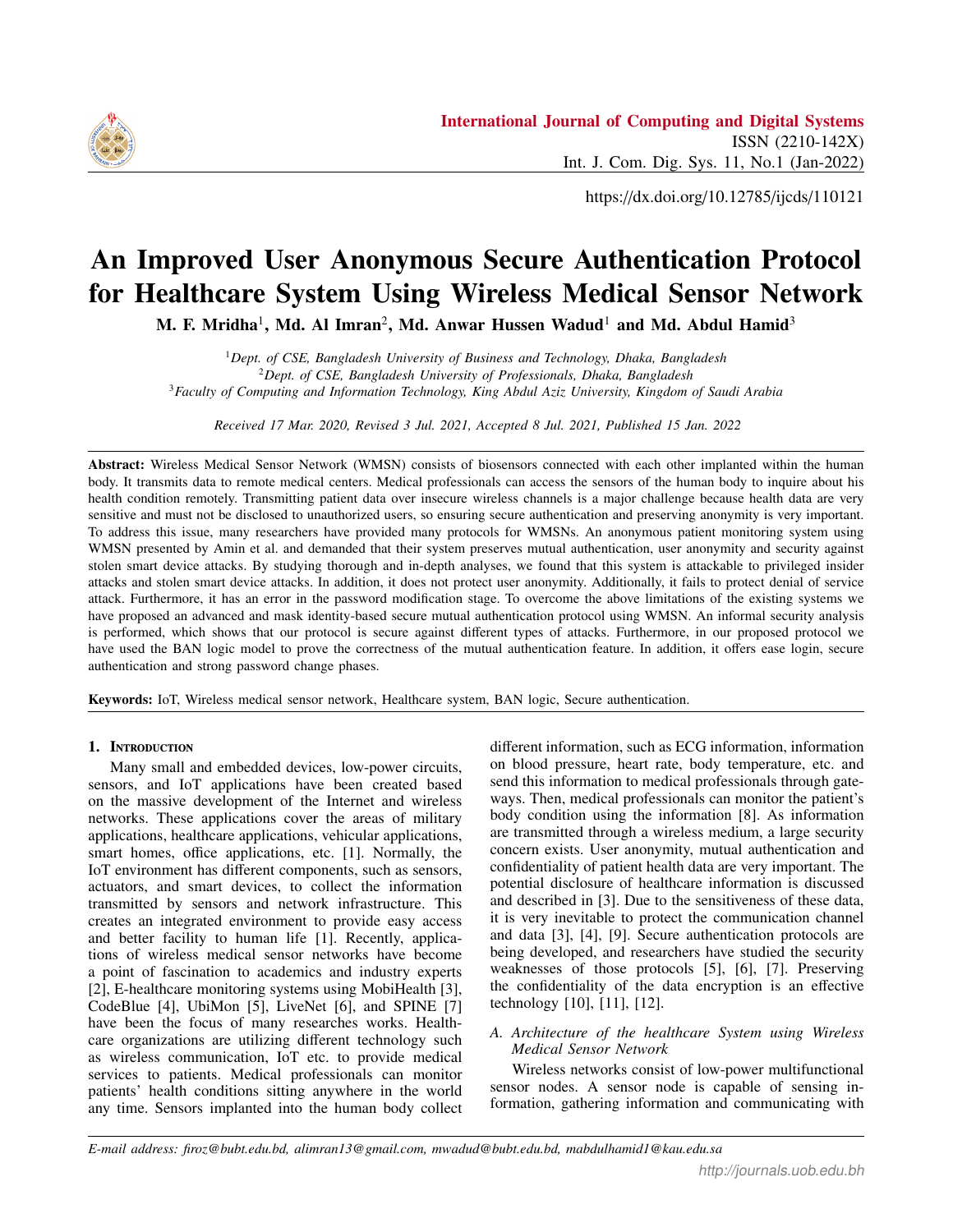

base stations and other connected nodes. Base stations are a prominent component of WSNs and act as gateways between sensor nodes and end users [13]. Presently, WSNs are broadly applied in different types of applications, for example, forest fire detection, air pollution monitoring, enemy intrusion monitoring, and healthcare monitoring. In this paper, we have provided a model for monitoring patient health using wireless sensor network in Figure 1. The newly introduced model was composed of three participants: medical professionals, such as doctors, patients, nurses, gateways and sensors. Sensors with less power and resources are placed into the human body, collect physical information from the patient body and send this information to gateway via router. The gateway has much more computation power, the core part of communication. It also acts as a secure registration and authentication medium between medical professionals and sensors. Before exchanging any information between the user and sensor, they need to register themselves with the help of a gateway. After authentication by the gateway, medical professionals can obtain health information from the sensor to monitor patient health conditions. Direct communication [1], [14], [15], [16] between sensors and medical professionals' costs higher energy and decreases the lifetime of sensor nodes. Some protocols have been described in [1], [14], [15], where sensor nodes send patient information directly to medical professionals. So, it incurs higher communication cost. For this reason, sensor node lifetime decreases gradually and becomes dead. We have addressed this issue in our proposed model and modified it in Figure 1, where the exchange of information occurs via the gateway node.



Figure 1. The proposed healthcare monitoring system architecture using WMSN. Sensor inside human body, gateway and medical professional, communicate through an access point called router.

## *B. Related works*

We have studied the existing research works related to WMSNs focusing on security issues. The contributions and limitations of those protocols have been studied in detail. We know that the main property of security is the authenticity of the remote user and integrity of transmitted data [17], [18], [19], [20], [21], [22]. In 2009, Das proposed [23] a two-factor authentication process based on smart card devices. He claimed his protocol achieves protection against different security threats. However, the node camouflage invasions, user camouflage invasions, and guessing offline passwords have been found and described in [24]. In [25], the approach is risky in attacks of internal and parallel sessions where the process of mutual authentication has failed in its approach. A temporal credential-based authentication approach [26] was introduced by Xue et. al. in 2013. In the same year, cryptanalysis was performed in [27] on the Xue et. al. approach by Lie et. al. They demanded that the Xue et. al. approach is not protected against guessing offline password, stolen verifiers, privileged insiders, and stolen smart card attacks. We have found that ECC systems [28] [29], RSA cryptosystem [30], bilinierpairing [31], chaoric map [32] and hash function [17], [18], [33], [34], [35], [36], [37], [38] have been used to develop key agreement and user authentication protocols. A user authentication scheme for WMSN is presented in [14]. This scheme is not secure against privileged insider attacks and offline password guessing attacks [1]. They proposed an improved scheme to overcome the weakness of [14] in 2015. Later, a cryptanalysis was performed in [7] against this protocol and found several incorrectness and flaws in their design. Then, they [7] proposed a new scheme to remove the weakness of the [1] protocol. In 2016, R. Amin et. al. [39] found that their proposed security model is prone to internal attacks and sensor node capture attacks without revealing the username. A secure smart card-based anonymous user authentication protocol has been proposed by removing the drawback of the [7] protocol. In this paper, we have analyzed the paper and found that this protocol does not withstand privileged insider attacks, stolen mobile device attacks, denial of service attacks and fails to preserve user anonymity. Moreover, we have shown that there exists a flaw in the password change phase. To secure against the above security flaws, we have proposed an improved protocol that retains the original merits of [40]. Our scheme uses a one-way hash function and lightweight XOR operation.

## *C. Motivation and contribution*

Our proposed architecture in Figure 1 provides a framework to monitor patient health data remotely. As patient data are very sensitive, security and privacy issues are a major concern here. Researchers have paid their attention in this field. They have also focused on different attacks, such as user anonymity, mutual authentication, and stolen device attacks. Several security protocols have been proposed in recent year to address these limitations, but we have observed in the related works section that those protocols still have weaknesses against known security attacks. For that reason, we are inspired to develop advanced user anonymous protocols in WMSN that is more efficient, and the main achievement of this article are given below:

- 1) We have proven that Amin et al.'s system has security flaws, such as stolen smart device attacks, privileged insider attacks, and denial of service attacks. It cannot preserve user anonymity. It also has weakness in the password change stage.
- 2) We have proposed a masked identity with hash function-based mutual authentication protocol to overcome this weakness.
- 3) We have analyzed and found that the proposed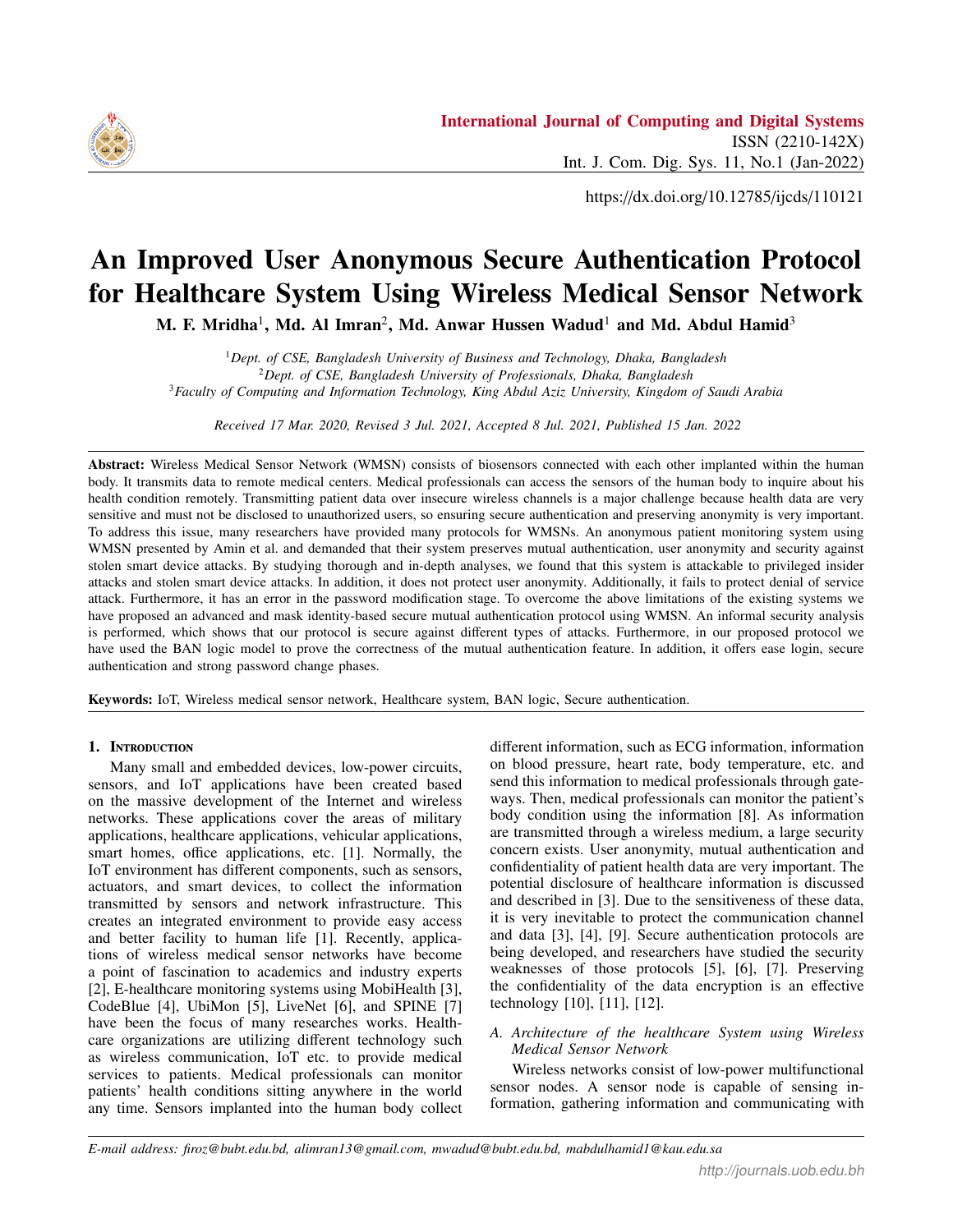protocol reduces the energy consumption of sensor nodes.

- 4) To prove the correctness of the mutual authentication feature, we have used the BAN model.
- 5) An informal defense analysis has been performed to show that it protects against various security attacks.

# *D. Construction of the paper*

The rest of the paper is categorized as follows: section 2 provides security problems in the IoT for better understanding of the paper, security protocol [40] has been reviewed in section 3, and section 4 depicts the cryptanalysis of the protocol in [40]. The proposed protocol is explained in section 5. Section 6 gives an informal security analysis of the proposed protocol. The correctness of mutual authentication is proven in section 7, and section 8 concludes the paper.

# 2. SECURITY IN IOT ENVIRONMENT

The Internet of Things brings human life into a comfortable zone. It provides easy access to internet-using devices, smart phones, etc. Devices are connected through Wi-Fi, Bluetooth, radio frequency identification (RFID), etc. [41]. With the increase in different communication devices, security is a foremost concern because sensitive information is transferred using this network. Security threats and vulnerabilities are also increasing due to the increased number of embedded devices. This can compromise the privacy of the user. In addition, IoT environments have microprocessors, devices, sensors [42], and the devices are resource constraints. As a result, performance may vary due to the characteristics of IoT apparatus. The protocol should be developed by considering resource-constrained apparatus in the IoT environment [43].

One of the pressing concerns in IoT networks is to ensure the authenticity of the user and devices and key management among them. The IoT security requirement must provide the reliability of protection to the user [43]. Now, it becomes a challenge to deploy security in this environment. Cryptography plays an important role in ensuring security. User credentials are protected using the cryptographic technique. Identity management, key management, and user credential management are often maintained automatically, but it is still very challenging to deploy in the IoT environment [42].

# *A. Threat model*

IoT devices are now used to operate many applications to provide better services. It is also used in many critical infrastructures, such as smart grids and healthcare organizations. In addition, IoT devices are generally portable in nature. Many security threats can hamper the activities of IoT environments. Therefore, we should be aware that it is not compromised by the adversary; otherwise, the loss encountered will be paramount. As devices use the internet to communicate with each other, they face the same security threats, which are as follows:

- 1) Privileged insider attack: One type of attack in which a user operates the activities of Gateway and has access to IoT devices. He can capture the information that an IoT device transmits to the gateway. In this way, he can compromise the operation and can do any modification to benefit from this environment.
- 2) Smart device/stolen mobile attack: The smart device is portable and can be lost or stolen. As these devices are tamper-resistant, if an intruder finds devices, the attackers can extract information from the stolen data using Power Analysis Attacks [44], [45]. From this information, intruders can extract more sensitive information that is communicated among different parties.
- 3) Denial of service attack: Denial of service attack occur where the operation of IoT devices is not available because of heavily consumed resources by intruders. People will not obtain services from this environment. As people are dependent on internet services, if it is unavailable, then human life will be hampered. It may cause different human life threat problems. Therefore, security against this type of attack is very important.
- 4) Password change attack: Password is an authentication parameter to prove a user's claim that he is a real user of the system. This password is needed to change after a certain period of time to make the system secure. If the password changing mechanism is not secure, then any adversary can change the password using a number of attempts and gain entry to the network. Once an opponent obtains entree to the system, he can modify any information that will reflect adverse effects on the system.

# *B. Security requirement*

The security requirement is paramount when we develop any authentication protocol. Otherwise, the protocol will not be treated as secure. The essential requirements are discussed below.

- 1) Mutual authentication: Mutual authentication refers to the authentication where both entities are authenticated by each other. It is very important for any security protocol because the sender or receiver both needs confirmation that the message comes from a genuine source. Spoofing attacks can be protected using this parameter [42].
- 2) Confidentiality: Confidentiality means preventing unauthorized disclosure of information to unintended users. It is one of the basic security requirements for the IoT protocol because the IoT is used to support many applications, such as healthcare systems and smart grid systems. Therefore, if confidentiality is compromised, then much sensitive information will be lost. That is why we have to transmit the data securely. To achieve confidentiality, we can apply encryption with the aim of only genuine receivers to extract the information.

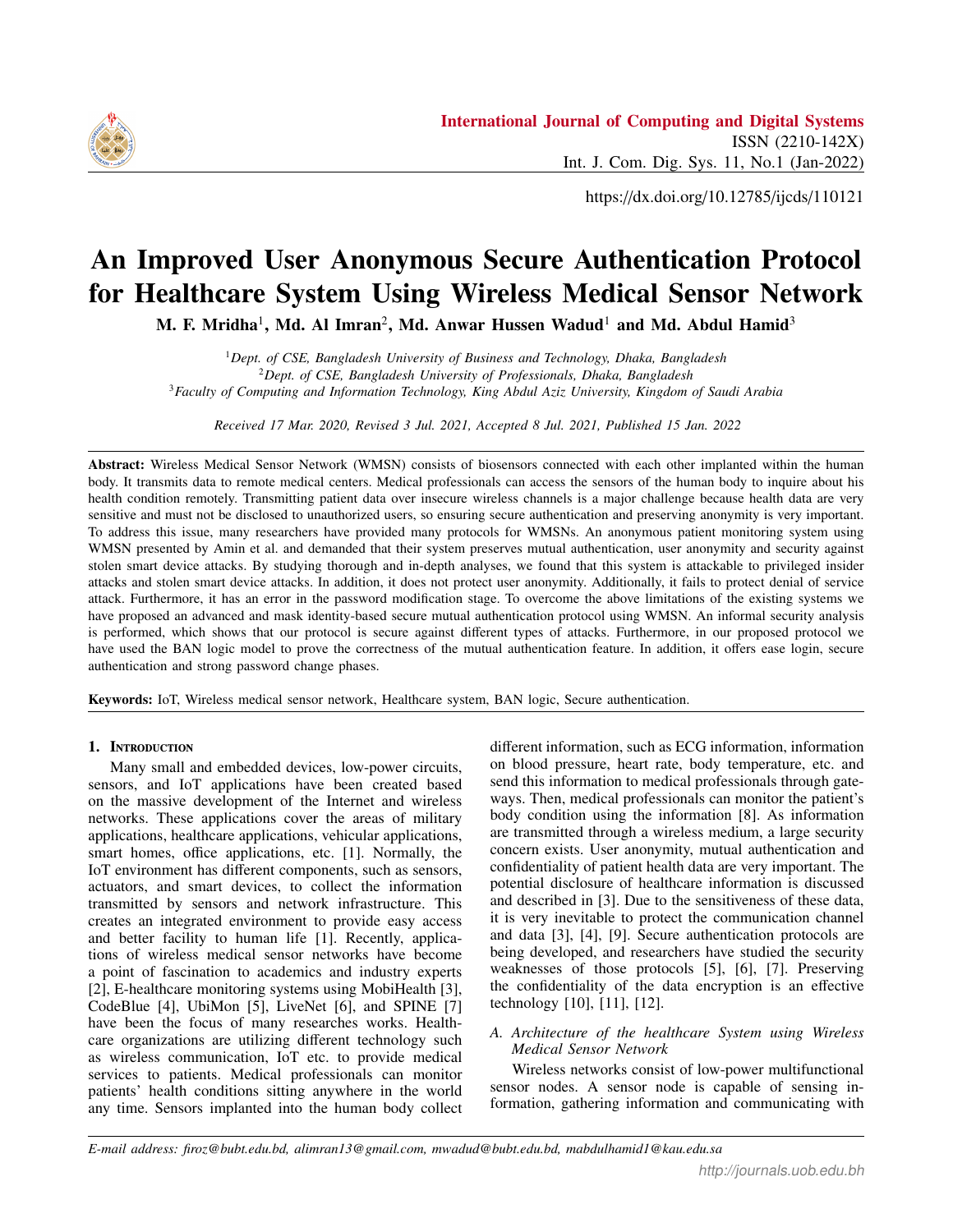

- 3) Availability: This term ensures that the services will remain available even if any disaster. People will receive services whenever they want. This requirement is very important because many sensitive applications are running using the IoT environment.
- 4) User anonymity: Anonymity means concealing the identity of users, such as doctors and patients. The importance of user privacy has been addressed in recent research papers. The user's identity is one of the most important personal information of the user because leaking this information can lead to the theft of that user's identity.

## 3. REVIEW OF AMIN ET AL.' S SCHEME

In [40], a patient monitoring system for a wireless medical sensor network was proposed. Their authentication and key negotiation scheme consist of five phases which we have discussed through sub-sections. In Table I, we described all the symbolizations used in the procedure.

TABLE I. SYMBOL USED IN PROCEDUE [40]

| Symbol              | Description                           |
|---------------------|---------------------------------------|
| Ui                  | Medical professional                  |
| G W                 | Gateway node                          |
| $S N_i$             | Sensor node                           |
| $P W_i$             | Password of U i                       |
| $U$ ID <sub>i</sub> | Identity of $U$ i                     |
| $U$ $ID_{SNi}$      | Identity of $S$ $N_i$                 |
| S K                 | Secret key of $G$ <sub><i>W</i></sub> |
| $TU$ $ID_i$         | Unique Temporary Identity generated   |
|                     | by G W for $U$ i                      |
| RN1                 | Random nonce created by $U$ i         |
| RN2                 | Random nonce created by $G$ W         |
| $RN_3$              | Random nonce created by $S$ $N_i$     |
| hf(.)               | Cryptographic one-way hash function   |
| II                  | Concatenation operation               |
|                     | Bitwise XOR operation                 |
|                     |                                       |

#### *A. Setup phase*

In this segment, a long-term top-secret key *S K* is generated by the registration center for gateway *G W* and computes a secret key  $SK_{gw}$   $_{snj}$  = hf( $U$  *ID* $_{SN_j}$  j] $S$  *K*) for  $SN_j$ , where 1 *j* n, n denotes sensor node numbers. It also practices a lightweight cryptographic hash function which is prescribe as hf:  $f0$ ;  $1g \perp f0$ ;  $1g^{l}$ , where l represents hf() output length hf(.) output length.

#### *B. Medical Professional registration phase*

Here, medical professionals must be registered with G W to provide health-care services. The steps are shown below:

Step 1: An individual user id *U ID<sup>i</sup>* and password  $P_{N_i}$  select by  $U_{i}$ , then apply  $HP_{N_i} = hf(U_{i}D_i)$ 

 $P_{i} = W_{i}$ ). then, user sends <  $U_{i} = ID_{i}$ ,  $HP_{i} = W_{i}$  > to gateway *G W* through TLS protocol.

**Step 2**:  $G_{N}$  *W* calculates  $U_{R}e_{i} = hf(U_{N}D_{i})$  *RN<sub>i</sub>* **j**  $HP_{\perp}W_i$ ;  $AA_i = RN_i$   $HP_{\perp}W_i$ ,  $AB_i = H(U_{\perp}ID_i)$  *RN<sub>i</sub> S K* ),  $AC_i = AB_i$  *hf*(U ID<sub>*i*</sub> RN<sub>*i*</sub> HP W<sub>*i*</sub>),  $D_i = RN_i$  $\overline{hf}$ (TU  $\Box$  ID<sub>*i*</sub> |j| *S*  $\Box$ *K*), where *RN<sub>i</sub>* and  $TU \Box$  *ID<sub>i</sub>* are random numbers and temporary identities of  $U^{\top}$ *i*. *G W* picks different *TU ID<sup>i</sup>* for each session to avoid traceability attacks.

**Step 3:**  $G_W$  uses a table to store  $\lt TU \text{ID}_i$ ,  $D_i$   $\gt$  future her use and forwards  $\lt TU \text{ID} \cdot U \text{Re}$ for future her use and forwards  $\langle TU \_ID_i, U \_Reg_i, AA_i, AC_i \_hf() \rangle >$  to *II i* Then *II i* stores  $\langle TH \rangle$  *ID*. *II* Reg.  $AC_i$ ,  $hf(.) > to U_i$ . Then  $U_i$  istores  $\lt TU_i$  *ID<sub>i</sub>*,  $U_i$   $Reg_i$ ,  $AA_i$ ,  $AC_i$   $hf() > to$  user device after getting from  $\overline{G}$  W  $AA_i$ ,  $AC_i$ ,  $hf(.) >$  to user device after getting from  $G_W$ .

#### *C. Patient registration phase*

This stage is corresponding to Wu et. al [15] proposed phase with a similar name.

#### *D. Login and authentication phase*

At this stage, session key and mutual authentication discussions occur among the candidates engaged. The steps are described below:

**Step 1**:  $U_i$  enters  $U_i$  *ID*<sub>*i*</sub> and passwords  $P_i$  *W<sub>i</sub>* into smart device. Then, it computes  $HP_{i} = hf(U_{i} \cap D_{i})$  $P_{\perp}$ W<sub>*i*</sub>), *RN<sub>i</sub>* = *AA<sub>i</sub>* HP<sub>\_</sub>W<sub>*i*</sub></sub>, *U<sub>\_</sub>Reg<sub><i>i*</sub></sub> = hf(*U\_ID<sub>i</sub>*|j*RN<sub>i</sub>* |j  $HP_{i}$ ,  $W_{i}$ ). Then, it compares whether  $U_{i}$  *Reg<sub>i</sub>* ?=  $U_{i}$  *Reg<sub>i</sub>*. The smart device rejects the login invitation when input password is not same, else, it goes to the subsequent stage.

Step 2: It generates a arbitrary nonce *RN<sup>i</sup>* and computes  $AB_i = AC_i$  *hf*(U ID<sub>*i*</sub> RN<sub>*i*</sub>]*j HP*<sub>*N*</sub> *V<sub><i>i*</sub> ), *CID<sub>i</sub>* =*U*<sub>*IID<sub>i</sub>*</sub>  $hf(\text{TU}\_\text{ID}\_\text{i} \text{jj } RN_i \text{jj } T_1), \text{UM}_1 = hf(\text{U}\_\text{ID}\_\text{i} \text{j} \text{j} \text{A} \text{B}\_\text{i} \text{j} \text{j} \text{R} \text{N}\_\text{i} \text{j} \text{j} T_1),$  $UM_2 = hf(RN_i \parallel T_1)$  RN<sub>i</sub>. Then, sends <  $TU\_ID_i$ <br>*U ID*<sub>CN</sub> *CID*: *UM*<sub>1</sub> *UM*<sub>2</sub>  $T_1 >$  to *G W* over a doubtful  $U_{I}$  *ID*<sub>SN<sub>*j*</sub></sub>, *CID<sub>i</sub>*, *UM*<sub>1</sub>, *UM*<sub>2</sub>, *T*<sub>1</sub> > to *G*<sub>*\_</sub>W* over a doubtful network</sub> network.

**Step 3** :  $G_{N}$  **W** searches the table  $TU_{N}^{-}ID_{i}$  to retrieve  $U \_ID_i$  and computes  $RN_i = U \_ID_i$  *hf*(TU  $\_ID_i$  $\iiint_S K_i, U_{I} D_i = CID_i \ hf(TU_{I} D_i)$   $\iiint_R N_i |T_1|, AB_i =$  $hf(U \_ID_i | jRN_i | jS \_K), RN_i = UM_2 \_ hf(N_i | jT_1), UM_1$  $=$  hf  $(U \underline{ID}_i \parallel AB_i \parallel RN_i \parallel T_1)$ . Now,  $G \underline{W}$  verifies whether  $UM_1$  ?=  $UM_1$ . If  $UM_1$  ? =  $UM_1$  is true, then  $G$  *W* believes that  $U$  *i* sent an authentic message, Otherwise stop the continuation.

Step 4: Subsequently scrutinizing the authenticity of *U i*, *G W* produces a arbitrary number  $RN_2$ and computes  $S K_{gw}$   $_{snj} = \text{hf}(U\_ID_{SN_j} \parallel S_K)$ ,  $UM_3$  $=$  hf(hf(*U ID*<sub>*i*</sub>)</sub>*j RN*<sub>*i*</sub>)</sub>*j RN*<sub>2</sub>))*j BN<sub>2</sub>j RN*<sub>2</sub>*),*  $UM_4$  =  $hf(U_{1}D_i|jRN_i|jRN_2)$  SK<sub>gw snj</sub>,  $UM_5$  =  $RN_2$  $hf(SK_{gw}$  *sn<sub>j</sub>*). Then, *G W* sends < *UM*<sub>3</sub>, *UM*<sub>4</sub>, *UM*<sub>5</sub> > to  $S_N$  through an insecure channel.

**Step 5:**  $S \underset{m \to \infty}{N} j$  computes  $RN_2^0 = UM_5$  *hf*( $SK_{gw}$  *snj*),  $UM_6^0 = UM_4$   $\overline{SK}_{gw}$  *snj*,  $UM_3^0 = hf(hf(UM_6^0 \parallel 1)) \parallel S \overline{K}_{gw}$  *snj*]  $RN_2^0$  and verifies whether  $UM_3^0$  ?=*UM*<sub>3</sub>. If it is correct, *S N<sup>j</sup>* generates a random nonce *RN*<sup>3</sup> and computes *S K*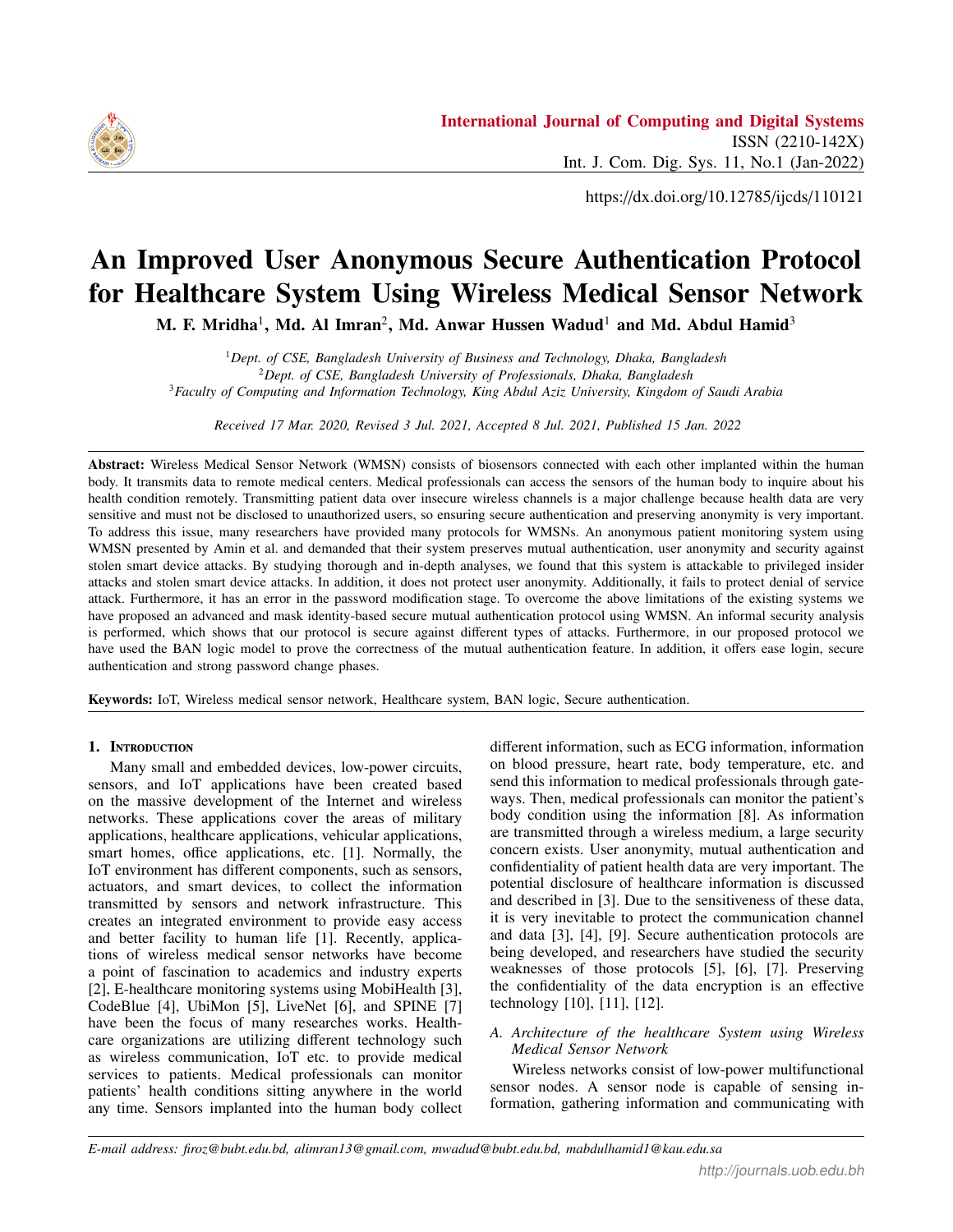$=$  hf(*UM*<sup>0</sup><sub>6</sub> jj *RN*<sub>2</sub>)j *RN*<sub>3</sub>), *UM*<sub>7</sub> = hf(*SK* jj *RN*<sub>3</sub>)j *SK*<sub>*gw snj*</sub>),  $UM_8 = hf(RN_2)$  RN<sub>3</sub>. Finally, *S<sub>N<sub>i</sub>*</sub> sends <  $UM_7$ ,  $U\dot{M}_8$ > to *<sup>G</sup> <sup>W</sup>* through an insecure network.

**Step 6:** After receiving  $\lt U M_7$ ,  $U M_8 \gt U G$  *W* calculates  $RN_3^0 = UM_8$  *hf*( $RN_2$ ),  $SK_0^0 = hf(U \_ID_i^-)$ j*RN<sub>i</sub>* jj  $RN_2$ ) jj  $RN_2$  jj  $RN_3^0$ ,  $UM_7^0 = hf(SK^0)$  jj  $RN_3^0$  jj  $\overline{SK_{gw} \, sin j}$  and verifies whether  $\hat{U}M_{7}^{0}$  ?= $\hat{U}M_{7}$  holds. If it is true, then  $G_{W}$ generates a unique identity  $TU \_ID_i^0$  ( $\neq TU \_ID_i$ ) and then calculates  $UM_9 = RN_2$   $hf\overline{U} \cdot \overline{ID}_i$   $RN_i$ ,  $M_1$   $\overline{D} \cdot \overline{DM}_{10} =$  $hf(U_l \_ID_i]$   $SK^0$  |  $RN_3^0$ ), and  $UM_{11} = TU_l \_ID_i^0$   $hf(RN_2)$ RN<sub>3</sub>). Then, *G W* forwards < *UM*<sub>8</sub>, *UM*<sub>9</sub>, *UM*<sub>10</sub>, *UM*<sub>11</sub> > to *<sup>U</sup> <sup>i</sup>* over a doubtful network.

**Step 7**: After getting <  $UM_8$ ,  $UM_9$ ,  $UM_{10}$ ,  $UM_{11}$  >, *U i* calculates  $RN_2 = UN_9$  *hf*(U ID<sub>i</sub>)  $RN_i$ ,  $RN_3 = UN_8$  $\overline{hf}(\text{RN}_2)$ ,  $TU\_ID_i^0 = UM_{11}$   $\overline{hf}(\overline{\text{RN}}_2 \text{RN}_3)$ ,  $\overline{S}K =$  $hf(ht(UIID_i|j RN_i|j RN_2) j RN_2|j RN_3)$ ,  $UM_{10} =$  $\inf(U \cdot \overline{ID_i} | S K \text{ if } RN_3)$ . Now checks whether  $UM_{10}$ ?  $=UM_{10}$  holds. If it corrects, then  $U_i$  assumes that  $\langle U \tilde{M}_8 \rangle$ ,  $UM_9$ ,  $UM_{10}$ ,  $UM_{11}$  > is logical and  $G$  *W* receives a confirmation. The mobile device then substitutes its old  $TU\_ID_i$  with a new  $TU\_ID_i^0$ . Similarly, the gateway computes the new value  $D_i^0 = RN_i$  *hf*(TU\_ID<sup>0</sup>*i*</sup> jJS *K*) and exchanges  $\langle TU \_ID_i, D_i \rangle$  with the new  $\langle TU \_ID_i^0, D_i \rangle$  $D_i^0$  >.

#### *E. Password change phase*

There is a detailed discussion at this stage on how to update passwords regularly.

Step 1: In the mobile device, *U i* inputs *U ID<sup>i</sup>* and  $P_{-}W_i$ . Then, it performs  $HP_{-}W_i = hf(U_{-}ID_i \cdot P_{-}W_i)$ ),  $RN_i = AA_i$  HP  $W_i$ ,  $U_Reg_i = hf(U_LID_i|)$   $RN_i|$  $HP_{i}$ ) and checks whether  $U_{i}$  *Reg<sub>i</sub>*? =  $U_{i}$  *Reg<sub>i</sub>* is correct or not. When the condition is incorrect, the password modification procedure will be canceled otherwise it will proceed to the subsequent step.

Step 2: Then the device requested a new password for the  $U_i$  after verifying the validity of the  $U_i$ .

**Step 3:** When  $U_i$  enters  $PW_i^{new}$  (original key), then it calculates  $HPW_i^{new} = hf(U_iD_i - PW_i^{new})$ ,  $Reg_i^{new} =$  $\lim_{i \to \infty} \frac{H}{I} \mathbf{E} \mathbf{W}_i = \lim_{i \to \infty} \frac{H}{I} \mathbf{W}_i = \lim_{i \to \infty} \lim_{i \to \infty} \frac{H}{I} \mathbf{W}_i = \lim_{i \to \infty} \lim_{i \to \infty} \frac{H}{I} \mathbf{W}_i = \lim_{i \to \infty} \lim_{i \to \infty} \lim_{i \to \infty} \lim_{i \to \infty} \lim_{i \to \infty} \lim_{i \to \infty} \lim_{i \to \infty} \lim_{i \to \infty} \lim_{i \to \infty} \lim_{i$  $\inf(U \cap \text{ID}_{i}$   $\text{IN}_{i}$   $\text{IN}_{i}$   $\text{IN}_{i} \subseteq K$ ),  $C_{i}^{new} = A_{i}^{new}$  *h*  $f(U \cap \text{ID}_{i}$  RN<sub>i</sub>  $\text{HPW}^{\text{new}}_{i}$ , Finally, it drops  $\lt U_{i}$  *Reg<sub>i</sub>*,  $AA_{i}$ ,  $AC_{i}$  > and ores  $\lt R_{\text{PQ}}$  *Reg*<sup>new</sup>  $A^{\text{new}}$  *C*<sup>new</sup> > into the mobile device stores  $\leq$  *Reg*<sup>new</sup>,  $A_i^{new}$ ,  $C_i^{new}$  > into the mobile device.

#### 4. Amin et al.'s Cryptanalysis protocol

Here, we demonstrate the security error of [40]. They claimed that their protocol [40] preserves user obscurity, which is the most significant security property in medical systems. Although, we have shown that they have failed to uphold it. We have observed that this procedure is penetrable to stolen mobile device attacks and privileged insider attacks; as a result, it also faces denial of service attacks. It also contains an error in the password change stage. A detailed explanation is given below:

## *A. Privileged person attack*

In the medical recording stage of the procedure [40], user  $U_i$  i sends  $\lt U_i$  *ID*<sub>*i*</sub>,  $HP_w$   $\lt V$  to  $G_w$  *W*. Assume an insider who is a privileged user plays the role of an an insider who is a privileged user plays the role of an attacker. Thus, he can know the information  $U$  *ID*<sup>*i*</sup> and *HP*  $W_i$  where  $HP$   $W_i = hf(UID_i P W_i)$ . From this material, the invader can derive the password by executing the subsequent stages.

## Step 1: Guess *P W<sup>i</sup>*

**Step 2:** calculates  $HP_{-}W_i = hf(U_{-}ID_i \ P_{-}W_i)$ . If  $HP_{i}$  matches  $HP_{i}$  *W<sub>i</sub>*, then the assumed  $P_{i}$  *W<sub>i</sub>* is the correct password. Therefore, this protocol has failed to protect against attacks against privileged internal users.

#### *B. Flaw in password change phase*

Suppose that the attacker knows the information  $U$  *ID*<sup>*i*</sup> and *HP W<sup>i</sup>* and derives *P W<sup>i</sup>* from this information. Assume that the insider attacker has stolen the smart device and extract all the information  $\lt TU\_ID_i$ ,  $U\_Reg_i$ ,  $AA_i$ ,  $AC_i$  hf()  $>$  using a nower analysis attack [44] [45] Using  $AC_i$ , hf(.) > using a power analysis attack [44], [45]. Using  $AA_i$ , he can calculate  $RN = AA_i$ . HP, W<sub>i</sub> and *U*,  $Re\sigma =$ *AA<sub>i</sub>*, he can calculate  $RN_i = AA_i$  HP W<sub>*i*</sub> and  $U$   $Reg_i$  = hf( $U$  *ID*<sup>*i*</sup>  $j$  *RN*<sup>*i*</sup>  $j$  *HP W*<sub>*i*</sub>). If  $U$  *Reg<sub>i</sub>*?= $U$  *Reg<sub>i</sub>* holds, then it send a request to user  $U$  *i* to enter a new password. Therefore, an attacker can initiate a new password. He can choose his own password  $P_{w_i}$  and consequently controls the mobile device with his own information.

TABLE II. SYMBOL USED IN THE PROPOSED PROCEDUE

| Symbol              | Description                               |
|---------------------|-------------------------------------------|
| Ui                  | Medical professional                      |
| GTW                 | Gateway node                              |
| SN                  | Sensor node                               |
| $PW_u$              | Password of $U$ i                         |
| $ID_u$              | Identity of $U$ i                         |
| $ID_{\mathsf{gtw}}$ | Identity of gateway node                  |
| K.,                 | Random nonce selected by $U$ i            |
| $SK_{gu}$           | Secret shared key between $GTW$ and $U$ i |
| $SK_{\text{gas}}$   | Secret shared key between GTW and SN      |
| RN"                 | Random nonce generated by GTW             |
| RN1                 | Random nonce created by $U$ i             |
| RN <sub>2</sub>     | Random nonce created by GTW               |
| RN ۽                | Random nonce created by SN                |
| hf(.)               | Cryptographic one-way hash function       |
|                     | Concatenation operation                   |
|                     | Bitwise XOR operation                     |

# *C. Denial of service attack*

The attacker can initiate the password change phase and choose a new password. As a result, the original user cannot login into the system. This causes denial of service scenarios for authorized users.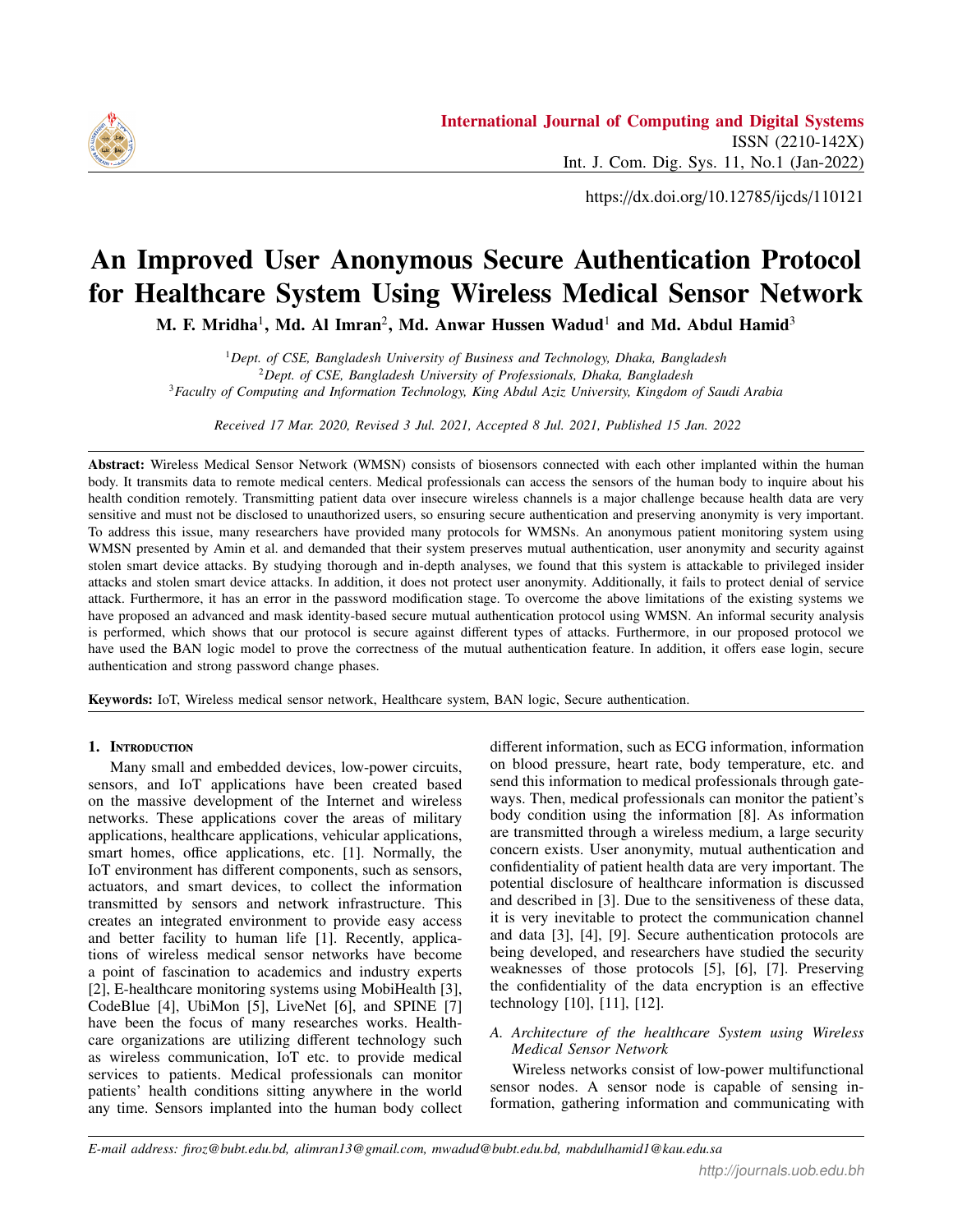

## *D. Fails to preserve user anonymity*

As this protocol transmits medical professionals' identity  $U_{\perp}$  *ID*<sup>*i*</sup> and sensors identity  $U_{\perp}$  *ID*<sub>*SN<sub>j</sub>*</sub> clear text over an insecure channel, their identity can be exposed by hacker. This will fail to preserve user anonymity.

## *E. Stolen mobile device attack*

User  $U_i$  i stores  $\langle TU_i, U_i, U_{i} \rangle$  *Reg<sub>i</sub>*,  $AA_i$ ,  $AC_i$ , hf(.) > to mobile devices. An attacker can extract all the data using a power analysis attack [44], [45] when the device is stolen. This information can be used to point the flaw in the password modification stage.

## 5. Proposed protocol

User anonymity and mutual authentication are immensely emergent for WMSNs. In this section, we have proposed an enhanced protocol to retreat the security defects remaining in [40] by introducing masked identity and hash function-based mutual authentication. Analogous to the protocol in [40], our protocol uses five phases: as Amin et. al. The explicit representation of the proposed protocol is described in Table II.

## *A. Setup*

Initially, the recording center is a trusted unit in the system. It generates a secret shared key *S K gu* for *GTW* and *U*. *GTW* and *S N* use *S Kgsn* shared key. RC uses a one hash function hf(.) where hf:  $\lceil 0, 1 \rceil$  | f 0, 1  $\lceil d \rceil$ , where *l* represents hf(.) output length.



Figure 2. Medical professional registration phase

## *B. Medical professional registration stage*

Health professional *U i* first needs to register him/herself in the gateway to provide medical services to the patient. This phase is described in Figure 2. In this stage, *U i* and *GTW* execute the following steps.

**Step 1:** *U i* chooses an identity  $ID_u$ , password  $PW_u$ and a arbitrary nonce  $K_u$ . Then,  $MPW_u = hf(PW_u||K_u||ID_u)$ ) and  $MID_u = hf(ID_u | jK_u)$  are calculated. Now *U i* sends  $\langle MID_u, MPW_u \rangle$  to *GTW* securely.

**Step 2:** On receiving  $\langle MID_u, MPW_u \rangle$ ,  $GTW$  selects a random number  $R_u$ . *GTW* calculates  $Reg_u = hf(MID_u | i)$  $RN_u$  jj  $MPW_u$  ),  $A_u = RN_u$   $MD_u$ ,  $B_u = A_u$   $MPW_u$ ,  $C_u =$ hf( $MID_u$  jj  $ID_{GTW}$  *j*j  $SK_{gu}$  ) B<sub>u</sub> and  $D_u = RN_u$  *hf*(ID<sub>GTW</sub>)*j*  $S K_{gu}$ ). Then, he/she sends <  $C_u$ ,  $Reg_u$ ,  $B_u$  > to U.S.

Step 3: Subsequently getting the information, *U i* again calculates  $X_u = hf(ID_u)$   $K_u$ ,  $V_u = hf(ID_u)$   $S K_{gu}$  ij  $MPW_u$ ) and  $C_u = C_u$  *h*  $f(K_u | \textbf{X}_s u)$  and stores <  $V_u, X_u, C_u, Reg_u,$ <br>hf() > into the mobile device hf(.) > into the mobile device.

## *C. Patient registration phase*

This stage is similar like the [15] protocol. The steps are described below:

Step 1: The candidate first enters his/her name and sends to the registration point. The registration point picks the accurate detecting device and entitles a medical professional.

Step 2: At last, patient recognition and medical sensor data sent by the registration center to the mentioned professional.

## *D. Login and authentication phase*

At this stage, session key and mutual authentication agreement among the parties involved in this procedure is achieved. The steps are depicted below:

**Step 1:**  $U_i$  inputs its uniqueness  $ID_u$  and password  $PW_u$  to the mobile. Following that, it measures  $K_u = X_u$  $hf(\text{ID}_u)$ ,  $MID_u = hf(ID_u$  jj  $K_u$ ),  $MPW_u = hf(ID_u$  jj  $K_u$  $\iiint P W_u$ ). It also calculates  $A_u = B_u$  MPW<sub>u</sub>,  $RN_u = A_u$  $MID_u$ ,  $Reg_u = hf(MID_u, j]$   $RN_u$   $j]$   $MPW_u$   $)$  and  $V_u = hf(ID_u$ jj *S Kgu* jj *MPW<sup>u</sup>* ). If *Reg<sup>u</sup>* matches *Reg<sup>u</sup>* and *V<sup>u</sup>* matches *Vu*, then  $U$  *i* inputs correct ID and password. Then, it generates *RN*<sub>1</sub> and calculates  $CID_U = ID_u$  *hf*(RN<sub>u</sub> || *T*<sub>1</sub>),  $E_u = X_u$ *h f*(ID*<sup>u</sup>* jj *RN<sup>u</sup>* jj *S Kgu* ), *UM*1= hf(*ID<sup>u</sup>* jj*X<sup>u</sup>* jj *RN*1jj *T*<sup>1</sup> ) and  $UM_2 = RN_1$  *hf*( $RN_u$  jj  $T_1$ ). Then, it forwards the information <  $CID_U$ ,  $UM_1$ ,  $UM_2$ ,  $T_1$  > to  $GTW$ .

Step 2: After receiving the information, *GTW* compares the validity of timestamp  $T_1$  by  $|T_1 - T| < \Delta T$ . If the time to receive the message is fewer than the time break for the communication delay ∆*T*, the message has not been captured by the invader. *GTW* then computes  $RN_u = D_u$  $hf(\text{ID}_{GTW}||S K)$ ,  $ID_u = CID_U hf(\text{RN}_u || T_1)$ ,  $RN_1 =$  $UM_2$  *hf*( $RN_u$  jj  $T_1$  ), $X_u = E_u$  *hf*( $ID_u$  jj  $RN_u$  jj  $SK_{gu}$ ),  $UM_1 = hf(ID_u |jX_u |jRN_1|jT_1)$ . Then,  $GTW$  verifies whether  $UM_1$ ?=  $UM_1$  holds. If it holds, then  $GTW$  come to the conclusion that  $U_i$  sent  $UM_1$  authentic message; else, it terminates the session. If the condition holds, *GTW* generates  $RN_2$  and computes  $UM_3$ = hf( $RN_2$ )  $T_2$  )  $SK_{gsn}$ ),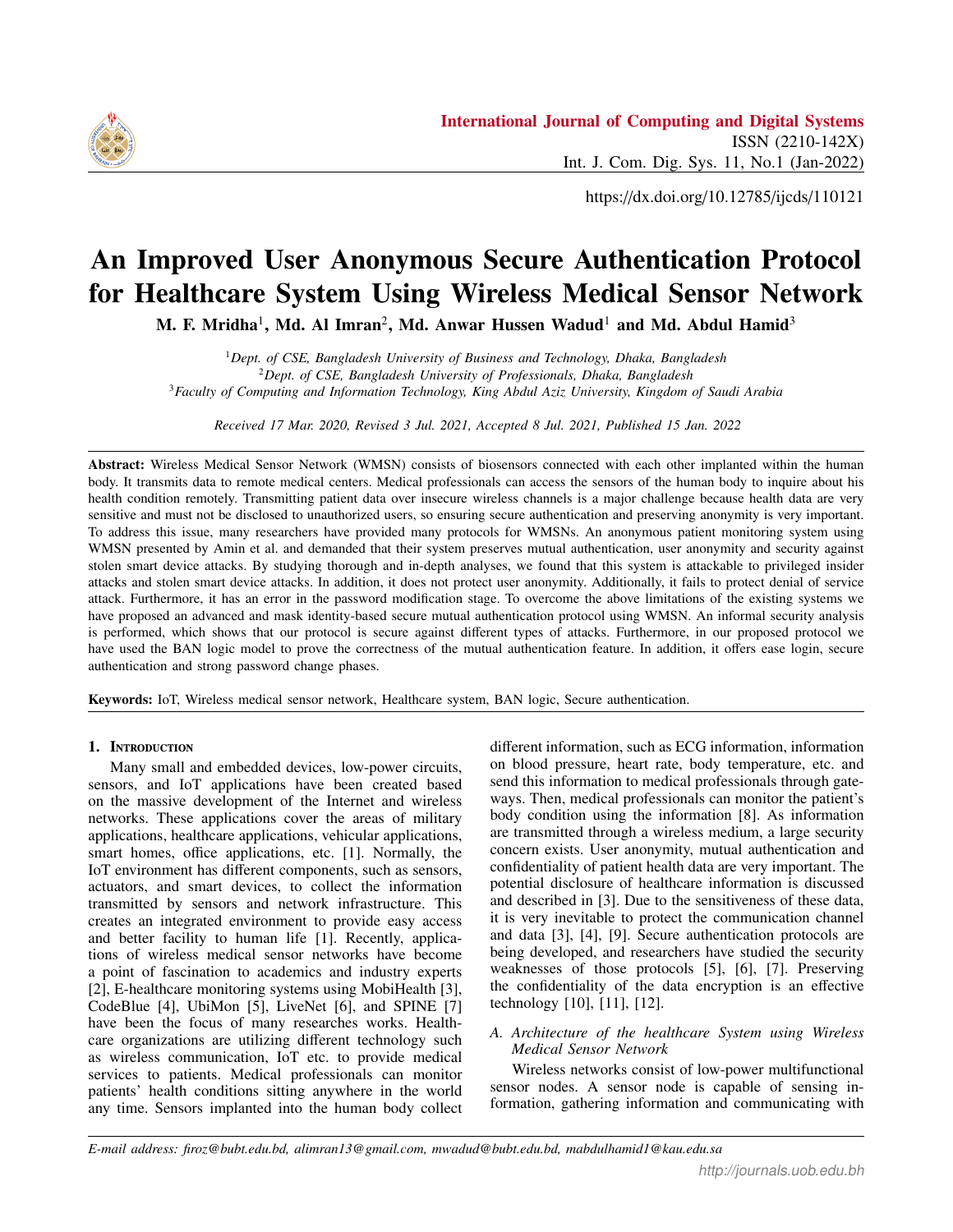

Figure 3. Login and authentication phase

 $UM_4 = RN_2$  SK<sub>gsn</sub> and  $UM_5 = UM_4$  UM<sub>3</sub>. Then, sends the information  $\leq UM_4$ ,  $UM_5$ ,  $T_2 >$  to *SN* sensor.

**Step 3:** Upon getting  $\lt U M_4$ ,  $UM_5$ ,  $T_2 \gt SN$  authenticates  $|T_2 - T| < \Delta T$ . If it holds, then the message has not been intercepted by the intruder. Now *S N* calculates  $UM3 = UM_5$   $UM_4$ ,  $RN_2 = UM_4$   $SK_{gsn}$ ,  $UM_3 = hf(N_2)$  $T_2$  is  $K_{\text{gsn}}$ ). Then, *SN* proves the equivalence of  $UM_3$ with *UM*<sub>3</sub>. If both are the same, *SN* produces an arbitrary number  $RN_3$  and calculates  $SK = \text{hf}(\text{UM}_3)$   $\mid RN_3\mid$   $RN_2$ ),  $UM_6 = hf(SKjj RN_3jj SK_{gsn})$  and  $UM_7 = RN_3 hf(RN_2)$ . Now *SN* forwards  $\lt U M_6$ ,  $UM_7 >$  to *GTW*.

Step 4: After receiving the information, *S N* computes  $RN_2 = UM_4$  SK<sub>gsn</sub>,  $RN_3 = UM_7$  *hf*(RN<sub>2</sub>), *SK* = hf(  $UM_3$ jj *RN*<sub>3</sub>jj *RN*<sub>2</sub>),  $UM_6$  = hf( *SK* jj *RN*<sub>3</sub>jj *SK*<sub>*gsn*</sub>). Now, *SN* checks whether  $U\tilde{M}_6$  equals  $U M_6$ . If both are equal, then it computes  $UM_8 = hf(X_ujj \, SK \, jj \, RN_3), \, UM_9 = UM_3$  $hf(SK_{gu})$ ,  $UM_{10} = UM_7$  RN<sub>3</sub> and  $UM_{11} = UM_{10}$  RN<sub>2</sub>. Finally, it sends <  $UM_7$ ,  $UM_8$ ,  $UM_9$ ,  $UM_{10}$ ,  $UM_{11} >$  to U.S.

Step 5: After obtaining the information, *GTW* calculates  $RN_3 = UM_7$  UM<sub>10</sub>,  $UM_3 = UM_3(SK_{gu})$ ,  $RN_2 =$  $UM_{11}$  **UM**<sub>10</sub>, *SK* = H(  $UM_3$ jj *RN*<sub>3</sub>)j *RN*<sub>2</sub>),  $X_u = E_u(ID_u^T)$ jj

 $RN_u$  jj  $SK_{gu}$  ) and  $UM_8 = hf(X_u)$  *SK* jj  $RN_3$ ). Then, *GTW* checks  $UM_8$  ?=  $UM_8$ . If it matches, then  $UM_8$  is sent by *GTW*.

Figure 3 shows the explanation of this segment.

#### *E. Password change stage*

In this stage allows users to change the old password with updated password. The steps are described below:

**Step 1:**  $U_i$  enters  $ID_u$  and password  $PW_u$  into the smart device.

**Step 2:** It computes  $K_u = X_u$  *hf*(ID<sub>u</sub>),  $MID_u = hf(ID_u)$ j]  $K_u$ ),  $MPW_u = hf(ID_u$  j]  $K_u$  j]  $PW_u$  ). It also calculates  $A_u$  $=$ B<sub>u</sub> MPW<sub>u</sub>, RN<sub>u</sub> =A<sub>u</sub> MID<sub>u</sub>, Reg<sub>u</sub> = hf(*MID*<sub>u</sub>) j| RN<sub>u</sub>  $\iiint P W_u$ ). If  $Re g_u$  matches  $Re g_u$  and  $V_u$  matches  $V_u$ , then *U i* enters accurate ID and password. Then, it requests for a latest password.

**Step 3:** user  $U_i$  inputs the latest password  $PW_u^{new}$ .

**Step 4**: The mobile device calculates  $K_u^{new} = X_u$  *hf*(ID<sub>u</sub>)



Figure 4. Password change phase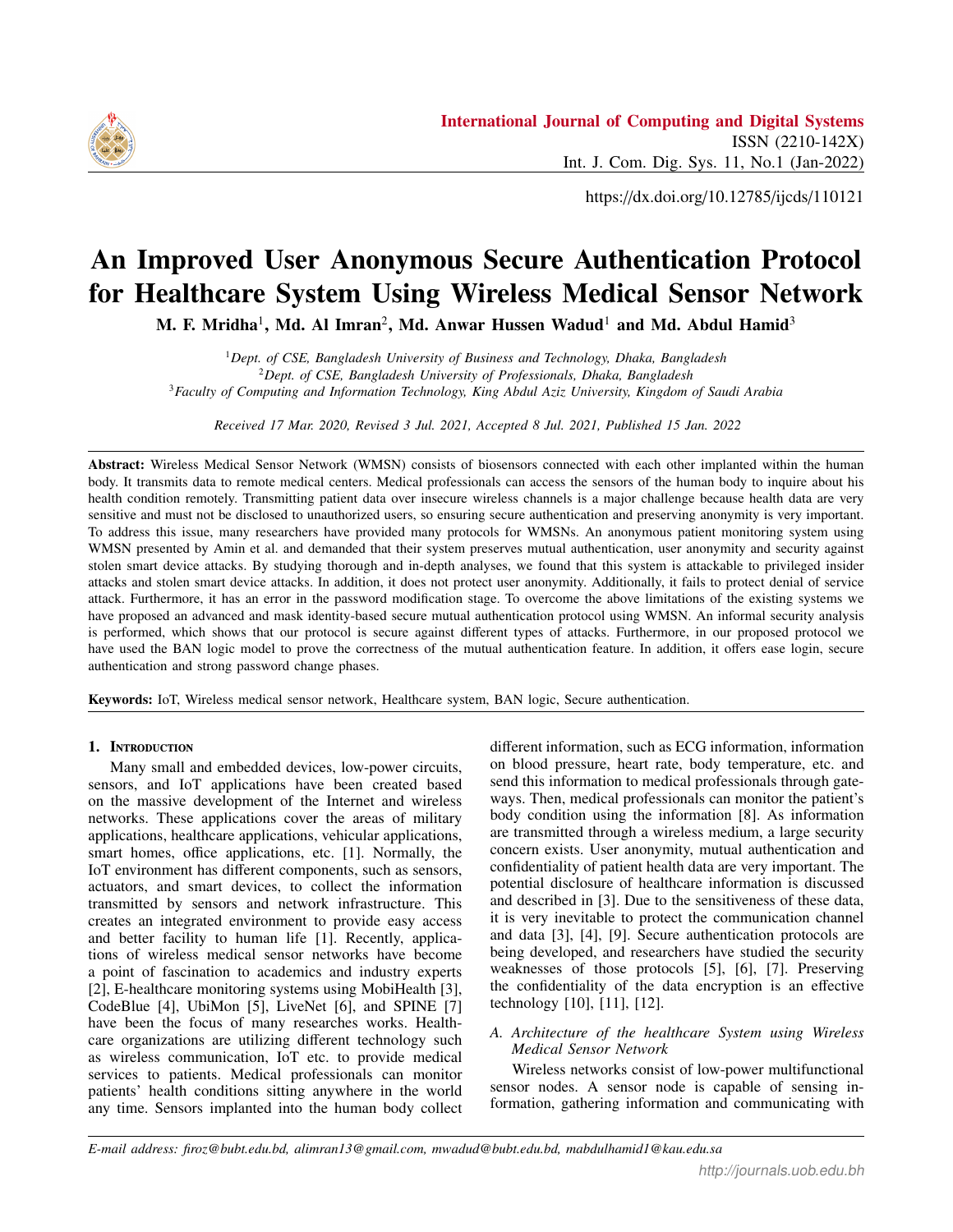

 $\mathcal{M}$ ,  $\mathcal{M}$ *D*<sup>new</sup> =hf(*ID*<sub>*u*</sub> jj  $K_u^{new}$ ),  $\mathcal{M}$ PW<sup>new</sup> = hf(*ID*<sub>*u*</sub> jj  $K_u^{new}$ )j *pW*<sub>*u*</sub><sup>*u*</sup>, *u Iu***<sub>***u***</sub>** *n<sub></sub>**i***<sub>***u***</sub>** *n***<sub>***u***</sub>** *n***<sub>***u***</sub>** *n***<sub>***u***</sub>** *n***<sub>***u***</sub>** *n***<sub>***u***</sub>** *n***<sub>***u***</sub>** *n***<sub>***u***</sub>** *n***<sub>***u***</sub>** *n***<sub>***u***</sub>** *n***<sub>***u***</sub>** *n***<sub>***u***</sub>** *n***<sub>***u***</sub>** *n***<sub>***u***</sub>** *n***<sub>***u***</sub>** *n***<sub>***u***</sub>** *n***<sub>***u***</sub>** *n***<sub>***u***</sub>** *n***<sub>***u***</sub>** *n***<sub>***u*</sub>  $A_u^{new}$   $MD_u^{new}$ ,  $Reg_u^{new} = hf(MID_u^{new})$   $RN_u^{new}$  *MPW<sub>u</sub>*<sup>new</sup>),  $X_u^{new} = K_u^{new}$  *hf*(ID<sub>u</sub>),  $B_u^{new} = A_u^{new}$  MPW<sub>u</sub><sup>*u*</sup> and  $V_u^{new}$  $\hat{H(ID_u)}$  *SK<sub>gu</sub> jj MPW*<sup>*new*</sup></sub>. Finally, the mobile device stores all information <  $V^{new}_{\mu}$ ,  $X^{new}_{\mu}$ ,  $Reg^{new}_{\mu}$ ,  $B^{new}_{\mu}$  > to its memory.<br>This phase is explained in Figure 4. This phase is explained in Figure 4.

## 6. Security analysis and performance of the proposed protocol

In this segment, we have performed an informal security investigation of this procedure. This protocol protects privileged insider attacks and stolen smart device attacks. It preserves user anonymity and achieves mutual authentication. It also presents a strong password change phase. It reduces the communication cost between the sensor and medical professional. The detailed description is as follows:

# *A. Privileged insider attack*

This protocol is resistant to privileged insider attacks. *ID<sup>u</sup>* and *PW<sup>u</sup>* are never sent clear text in this protocol. Therefore, the attacker cannot guess the password. Assume that the attacker knows  $MID_u$  and  $MPW_u$ . To presumption the password invader needs to know  $ID_u$  and  $K_u$ .  $K_u$  is a arbitrary number created by the user and only known to him.  $K_u$  is also hidden inside  $X_u$ , and  $ID_u$  is never sent clear text in the communication channel. Therefore, even privileged insiders are not able to know the password.

## *B. Stolen mobile device attack*

User  $U_i$  stores  $\langle V_u, X_u, C_u, Reg_u, B_u, hf(.) \rangle$ <br>mobile devices With this information attacker cannot to mobile devices. With this information, attacker cannot extract other information to launch another attack using a power analysis attack [44], [45], such as password change or denial of service attack.

# *C. Strong password change stage*

The password change stage is well protected in this procedure. As an attacker, even a privileged insider does not know the password, so he cannot initiate the password change phase.

# *D. Denial of service attack*

As the attacker cannot initiate the password change phase, there is no option of denial-of-service attack by the invader.

# *E. Achievement of mutual authentication*

This protocol achieves mutual authentication in the sign in and validation stage. Each participant verifies the source of the message so that *U i*, *GTW* and *S N* authenticate each other before exchanging information.

# *F. Replay attack*

This protocol involves a timestamp in the sign in and authentication stage and verifies the freshness of each message on every communication. It also authenticates each other before establishing any session. Therefore, this protocol is resistant to replay attacks.

## *G. Anonymity preservation*

This protocol preserves user anonymity because it uses masked identity *MID<sup>u</sup>* and masked password *MPWu*. Identity  $ID_u$  is never sent clear text throughout the communication. Therefore, it protects the disclosure of user identity.

## *H. Increase in sensor lifetime*

The proposed protocol architecture increases the lifetime of the sensor node by introducing a gateway between the communication of the sensor node and the medical profession. Direct communication incurs higher communication costs [1], [14], [15]. Therefore, we have modified our architecture and introduced a gateway between the sensor node and medical professional so that information is exchanged through the gateway.

## 7. Correctness of authentication using the BAN logic MODEL

Burrows–Abadi–Needham logic (also known as BAN logic) has some set of guidelines to verify the source of message, genuineness of origin, and freshness of the authentication protocol. The model is described in [46]. We have used this BAN rule to verify our authentication protocol. Here are some basic points of the BAN model for better perception.

> Keys: Keys are used for encryption and decryption Principals: The person assigned to the protocol or the agent as the program is called the principal.

> Public keys: It is similar to keys but has a pair of keys for encryption and decryption.

> Nonce's: It is part of message and not to be repeated.

Timestamp: It is similar to nonce but less likely to happen again.

# *A. Notation of BAN logic:*

The symbolization's for BAN rules are described below:

 $A_i$  *j*  $S_i$ :  $A_i$  believes  $S_i$  as true.

 $A_i$  /S<sub>*i*</sub>:  $A_i$  can see message  $S_i$  and read or repeat it.

 $A_i$   $S_i$ :  $A_i$  once said the message  $S_i$ .

 $A_i$ )  $S_i$ :  $A_i$  has authority over message  $S_i$ 

 $#(S_i)$ : Message  $S_i$  is fresh

 $(S_i, T_i)$ : Rule  $S_i$  or  $T_i$  is one part of  $(S_i, T_i)$ .

 $S_i > T_i$ : Rule  $S_i$  combined with rule  $T_i$ .

fS<sub>i</sub>Q  $K_i$ : Rule  $S_i$  is encrypted under the key  $K_i$ .

 $(S_i)$   $K_i$ : Rule  $S_i$  is hashed with the key  $K_i$ .

 $A_i \stackrel{K_i}{\longrightarrow} D_i$ :  $A_i$  communicate with  $D_i$  using shared key  $K_i$ .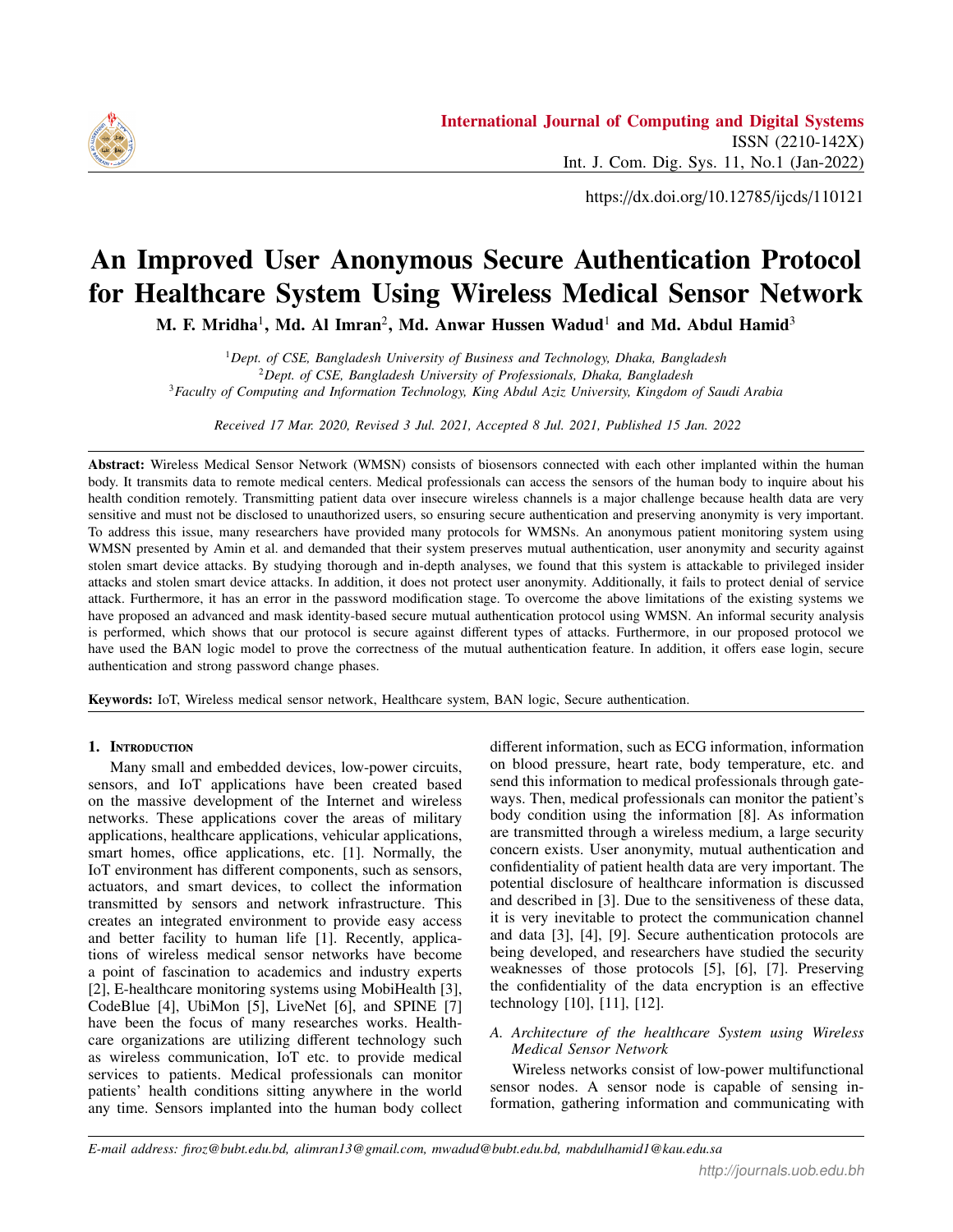$A_i \stackrel{S_i}{\rightleftharpoons} D_i$ : Only  $A_i$  and  $D_i$  know the secret  $S_i$ .

*B. BAN logic rules*

The subsequent rules are used in BAN logic.

**Message-meaning rule:**  $\frac{A_{i\bar{j}}}{A_{i\bar{j}}} \frac{A_{i\bar{i}} \in D_{i;} A_{i}/< S_{i}>_{K_{i}}} {A_{i\bar{j}}} \frac{B_{i}}{D_{i}j} \frac{B_{i}}{S_{i}}$ Freshness-conjuncatenation rule:  $\frac{A_i j}{A_i j} \frac{\#(S_i)}{\#(S_i \cdot Y)}$  $\overline{A_i}$   $\#(S_i;Y)$ Belief rule:  $\frac{A_i j_{i}(S_i) A_i j_{i}}{A_i (S_i \cdot Y)}$ *Ai* j(*S <sup>i</sup>* ;*Y*)

Nonce-verification rule:  $\frac{A_i j}{\frac{A_i j}{\Delta}} \frac{\#(S_i) \cdot A_i j}{\frac{D_i j}{\Delta}} \frac{D_i j}{\frac{S_i}{\Delta}}$ *Ai* j*D<sup>i</sup>* j*S <sup>i</sup>*

Jurisdiction rule:  $\frac{A_i \mid D_i \mid S_i \mid A_j \mid S_i}{A_i \mid S_i}$ 

Session key rule:  $\frac{A_i j}{\sqrt{S_i}} \frac{(S_i) A_i j}{\sqrt{S_i}} \frac{D_i j}{\sqrt{S_i}}$  $A_i$ **j**  $A_i$ <sup>*K<sub>i</sub></sup>*  $D_i$ </sup>

Our proposed procedure should gratify the subsequent goals to prove its safety.

\n**Goal 1:** 
$$
GL_i
$$
  $GL_i$   $\stackrel{K_i}{\cdot}$   $U_i$ \n

\n\n**Goal 2:**  $GL_i$   $GL_i$   $\stackrel{K_i}{\cdot}$   $SN$ \n

\n\n**Goal 3:**  $SNj$   $SN$   $\stackrel{K_i}{\cdot}$   $GL_i$ \n

\n\n**Goal 4:**  $U_i$   $U_i$   $U_i$   $\stackrel{K_i}{\cdot}$   $GL_i$ \n

Perfect form: The standard version of the proposed procedure is given below.

> $U$ **M1:**  $U_i$  !  $GL_i$  :  $CID_{U_i}$ ,  $UM_1$ ,  $UM_2$ ,  $T_1$ ,  $E_{U_i}$ ,  $ID_{SN}$  :<  $RN_1 >_{S Kgu}$

**UM2:**  $GL_i$  ! *SN* :  $UM_4$ ;  $UM_5$ ;  $T_2$ ; :<  $RN_2 > S_{Kgsn}$ 

**UM3:**  $SN$  !  $GL_i$  :  $UM_6$ ;  $UM_7$  :<  $RN_3 > S_{Kgsn}$ 

**UM4:**  $GL_i$  !  $U_i$  :  $UM_7$ ,  $UM_8$ ,  $UM_9$ ,  $UM_{10}$ ,  $UM_{11}: < RN_1; RN_2 >_{SKeu}$ 

## *C. Initial assumption*

The subsequent are primary conventions of the proposed procedure.

|                   | <b>A1:</b> $U$ i  $\#(RN_1; RN_2; RN_3)$                               |
|-------------------|------------------------------------------------------------------------|
|                   | <b>A2:</b> $GL_i$ # $(RN_2; RN_1; RN_3)$                               |
|                   | <b>A3:</b> $SN$ #( $RN_2$ ; $RN_3$ )                                   |
| <b>B1:</b> $SN$   | $GL_i$ ) $RN_2$                                                        |
| <b>B2:</b> $GL_i$ | $SN$ ) $RN_3$                                                          |
| <b>B3:</b> $GLi$  | $U$ i) $RN_1$                                                          |
|                   | <b>B4:</b> <i>U i</i>   <i>GL</i> <sub><i>i</i></sub> ) $(RN_2; RN_3)$ |
|                   |                                                                        |

C1: 
$$
U_i
$$
  $U_i$   $U_i$   ${}^{SK_{\text{gw}}}_{i}$   $GL_i$   
C2:  $GL_i$   $GL_i$   $SU_i$ 

Below is the proof of our protocol by achieving the abovementioned goals

> $UM_1: U_i : GL_i : CID_U, UM_1, UM_2, T_1, E_u$ *ID*<sub>*SN*</sub>: <  $RN_1 > S K_{gu}$

> Using the seeing formula: S1:  $GL_i$  !  $CID_U$ ,  $UM_1$ ,  $UM_2$ ,  $T_1$ ,  $E_u$ ,  $ID_{SN}$ : <  $RN_1 > S K_{\textit{gu}}$

Using C1, S1 message-meaning formula: **S2**:  $GL_i$ **j**  $U_i$ **j**  $RN_1$ 

Using A2, S2 freshness conjuncatenation name verification formula: S3: *GL<sup>i</sup>* U *i*]  $RN_1$ , where  $RN_1$  is essential information to compute the session key.

Using the B3, S3 jurisdiction formula: S4: *GL<sup>i</sup>* j *RN*<sup>1</sup>

Using A2, S3 session-key formula: **S5**:  $GL_i$ <sup>]</sup>  $GL_i$ <sup>SK</sup> $\vdash$ <sup>*i*</sup>  $U\_i$  (*Goal* 1)

 $UM_3$ : *SN*!  $GL_i$ : *UM*<sub>6</sub>; *UM*<sub>7</sub> :< *RN*<sub>3</sub> > *S Kgsn* 

Using the seeing formula:  $Q1: SN \,$ !  $GL_i: UM_6; UM_7: < RN_3 >_{SKgsn}$ 

Using C2, Q1 and message-meaning formula:  $Q2:GL_i$ <sup>*j*</sup>  $GL_i$ *j*  $RN_3$ 

Using A2, Q2 freshness conjuncatenation nonce authentication formula: Q3:*GL<sup>i</sup>* j *S N*j *RN*<sup>3</sup>

Using B2, Q3 jurisdiction formula:  $Q4:GL_i$ <sup> $j$ </sup>  $RN_3$ 

Using A2, Q3 session-key formula:  $Q5:GL_i$ j  $GL_i \overset{SK_{i-1}}{\rightarrow} SN \ (Goal \ 2)$ 

 $UM_2:GL_i$  ! *SN* :  $UM_4$ ;  $UM_5$ ;  $T_2$  :<  $RN_2 > S_{Kgsn}$ 

Using the seeing formula: **V1**: *SN* / *UM*<sub>4</sub>; *UM*<sub>5</sub>; *T*<sub>2</sub> :<  $RN_2 > S_{Kesn}$ 

Using C2, the V1 message-meaning formula: **V2**:  $SN$ <sup>j</sup>  $GL_i$ <sup>j</sup>  $RN_2$ 

Using A3, V2 freshness conjuncatenation nonce verification formula: **V3**:  $SN$ *j*  $GL_i$ *j*  $RN_2$ 

Using B1, V3 jurisdiction formula: **V4**: *SN*<sup>j</sup>  $SN$ <sup>*SK*<sub>1</sub><sup>-*i*</sup> *GL*<sub>*i*</sub> (*Goal* 3)</sup>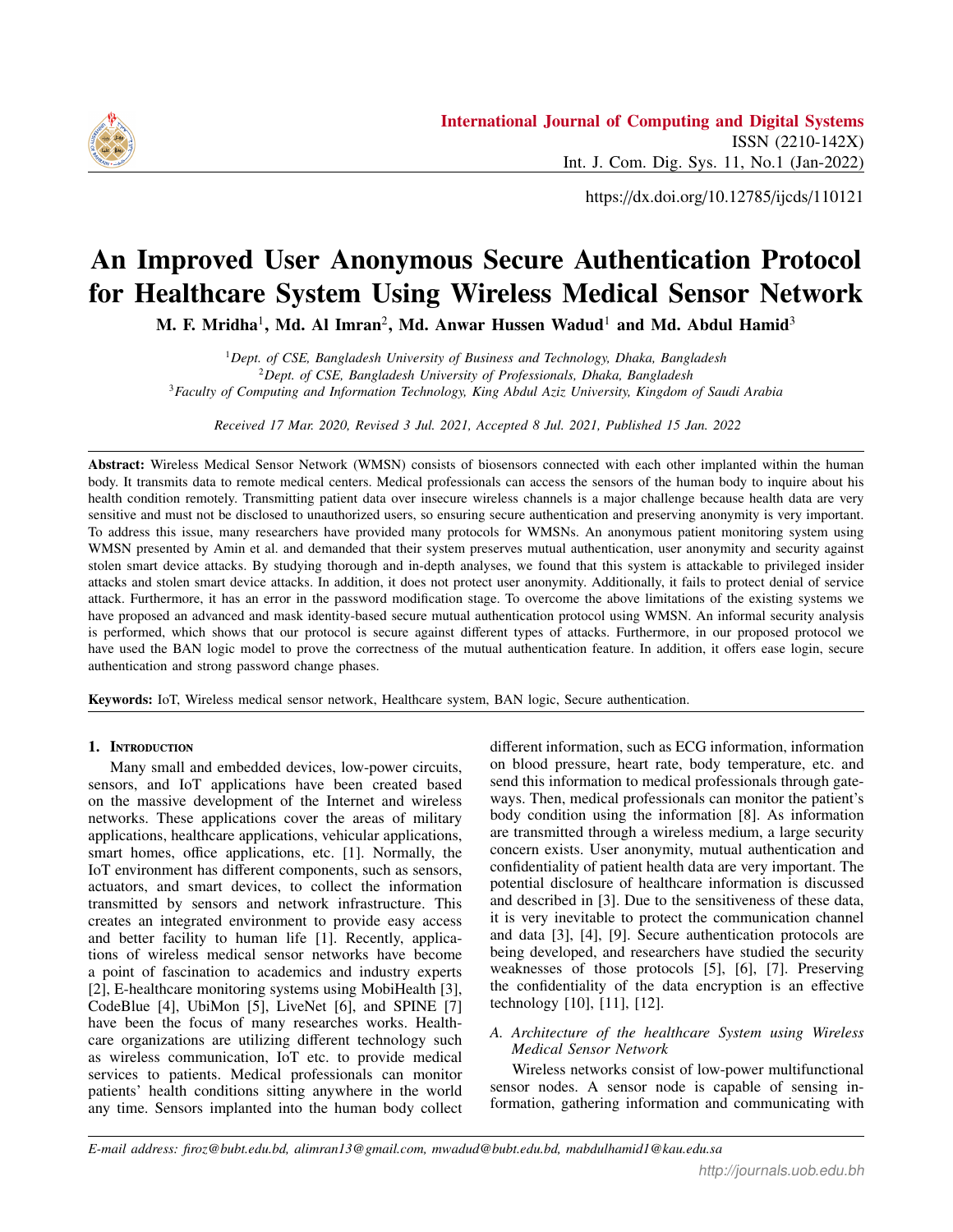Using A3, V3 session-key formula: **V5**: *SN*<sup>j</sup>  $SN$ <sup>*SK*<sub>1</sub><sup>-*i*</sup> *GL*<sub>*i*</sub> (*Goal* 3)</sup>

*UM*<sub>4</sub>: *U*  $\_i$  / *UM*<sub>7</sub>; *UM*<sub>8</sub>; *UM*<sub>9</sub>; *UM*<sub>10</sub>; *UM*<sub>11</sub>

*RN*<sub>1</sub>; *RN*<sub>2</sub>  $\frac{1}{5}$ <sub>*S Kgu*</sub>

Using the seeing formula:

 $W1:$   $U_i$  /  $UM_7$ ;  $UM_8$ ;  $UM_9$ ;  $UM_{10}$ ;  $UM_{11}$  :<  $RN_1$ ;  $RN_2 >_{S K g u}$ 

Accordingly, C1, W1 message-meaning formula: **W2**:  $U_i$  *GL*<sub>*i*</sub> *(RN*<sub>2</sub>; *RN*<sub>3</sub>)

Using A1, W2 freshness conjuncatenation nonce verification formula:

**W3**:  $U_{i}$  *i*  $GL_{i}$   $(RN_{2}; RN_{3})$ 

Using B4, W3 jurisdiction formula: **W4:** *U i*]  $(RN_2; RN_3)$ 

Using A1, W3 session-key formula: **W5**:  $U_{\perp}$ i]  $U_{\perp}$ <sup>s  $K_{\parallel}$ -<sup>i</sup>  $GL_i$  (Goal 4)</sup>

Hence, we have achieved our goals, and it is proven that our procedure satisfies mutual authentication and session key agreement.

## 8. Conclusion

In this article, we rigorously studied the procedure described in [40] and found that their protocol is prone to different attacks, such as privileged insider attacks and stolen smart device attacks. It does not protect against denial-of-service attacks and does not disclose usernames. It also has flaws in the password change phase. Our endeavor is to remove the limitations of the protocol presented in [40]. We have proposed a masked identity and hash function-based protocol that fixes the referenced security issues. we have proven that our proposed security model contributes better results than the existing security model. An informal security investigation was performed, which express that our proposed security protocol is safe and appropriate for patient monitoring systems using WMSNs. In the future, we will implement it in a cloud environment.

#### **REFERENCES**

- [1] D. He, N. Kumar, J. Chen, C.-C. Lee, N. Chilamkurti, and S.-S. Yeo, "Robust anonymous authentication protocol for health-care applications using wireless medical sensor networks," *Multimedia Syst.*, vol. 21, no. 1, pp. 49–60, Feb. 2015. [Online]. Available: http://dx.doi.org/10.1007/s00530-013-0346-9
- [2] Y. K. Ever, "Secure-anonymous user authentication scheme for e-healthcare application using wireless medical sensor networks," *IEEE Systems Journal*, pp. 1–12, 2018.
- [3] L. X. Hung, M. Khalid, R. Sankar, and S. Lee, "An efficient mutual authentication and access control scheme for wireless sensor networks in healthcare," *JNW*, vol. 6, pp. 355–364, 2011.
- [4] F. Wu and L. Xu, "Security analysis and improvement of a privacy authentication scheme for telecare medical information systems," *J. Medical Systems*, vol. 37, no. 4, p. 9958, 2012.
- [5] D. He, S. Chan, and S. Tang, "A novel and lightweight system to secure wireless medical sensor networks," *IEEE Journal of Biomedical and Health Informatics*, vol. 18, no. 1, pp. 316–326, Jan 2014.
- [6] P. Gope and T. Hwang, "Bsn-care: A secure iot-based modern healthcare system using body sensor network," *IEEE Sensors Journal*, vol. 16, no. 5, pp. 1368–1376, March 2016.
- [7] X. Li, J. Niu, S. Kumari, J. Liao, W. Liang, and M. K. Khan, "A new authentication protocol for healthcare applications using wireless medical sensor networks with user anonymity," *Security and Communication Networks*, vol. 9, no. 15, pp. 2643–2655, 2016. [Online]. Available: https://doi.org/10.1002/sec.1214
- [8] M. J. Hossain, M. A. H. Wadud, and M. Alamin, "Hdm-chain: A secure blockchain-based healthcare data management framework to ensure privacy and security in the health unit," in *2021 5th International Conference on Electrical Engineering and Information Communication Technology (ICEEICT)*, 2021.
- [9] M. J. Hossain, M. A. H. Wadud, A. Rahman, J. Ferdous, M. S. Alam, T. M. Amir Ul Haque Bhuiyan, and M. F. Mridha, "A secured patient's online data monitoring through blockchain: An intelligent way to store lifetime medical records," in *2021 International Conference on Science Contemporary Technologies (ICSCT)*, 2021, pp. 1–6.
- [10] Z. Xia, X. Wang, L. Zhang, Z. Qin, X. Sun, and K. Ren, "A privacy-preserving and copy-deterrence content-based image retrieval scheme in cloud computing," *Trans. Info. For. Sec.*, vol. 11, no. 11, pp. 2594–2608, Nov. 2016. [Online]. Available: https://doi.org/10.1109/TIFS.2016.2590944
- [11] Z. Fu, K. Ren, J. Shu, X. Sun, and F. Huang, "Enabling personalized search over encrypted outsourced data with efficiency improvement," *IEEE Trans. Parallel Distrib. Syst.*, vol. 27, no. 9, pp. 2546–2559, Sep. 2016. [Online]. Available: https://doi.org/10.1109/TPDS.2015.2506573
- [12] Z. Fu, X. Sun, Q. Liu, L. Zhou, and J. Shu, "Achieving efficient cloud search services: Multi-keyword ranked search over encrypted cloud data supporting parallel computing." *IEICE Transactions*, vol. 98-B, no. 1, pp. 190–200, 2015. [Online]. Available: http://dblp.uni-trier.de/db/journals/ieicet/ieicet98b.htmlFuSLZS15
- [13] K. Romer and F. Mattern, "The design space of wireless sensor networks," *Wireless Commun.*, vol. 11, no. 6, pp. 54–61, Dec. 2004. [Online]. Available: https://doi.org/10.1109/MWC.2004.1368897
- [14] P. Kumar, S.-G. Lee, and H.-J. Lee, "E-sap: Efficient-strong authentication protocol for healthcare applications using wireless medical sensor networks," *Sensors*, vol. 12, no. 2, pp. 1625–1647, 2012. [Online]. Available: http://www.mdpi.com/1424- 8220/12/2/1625
- [15] F. Wu, L. Xu, S. Kumari, and X. Li, "An improved and anonymous two-factor authentication protocol for health-care applications with wireless medical sensor networks," *Multimedia Syst.*, vol. 23, no. 2, pp. 195–205, 2017. [Online]. Available: https://doi.org/10.1007/s00530-015-0476-3
- [16] M. A. H. Wadud, T. M. Amir-Ul-Haque Bhuiyan, M. A. Uddin, and M. M. Rahman, "A patient centric agent assisted private blockchain on hyperledger fabric for managing remote patient monitoring," in *2020 11th International Conference on Electrical and Computer Engineering (ICECE)*, 2020, pp. 194–197.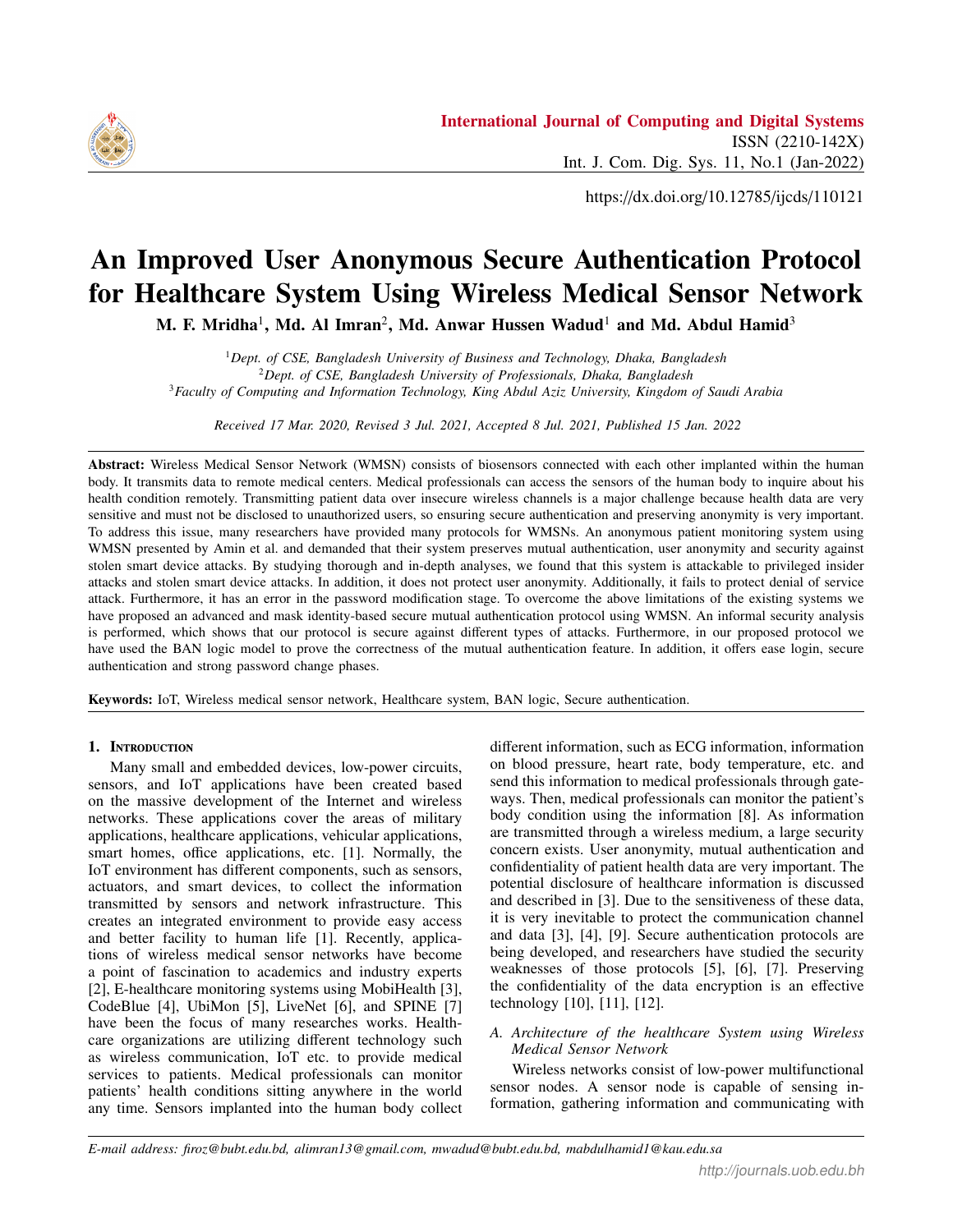

- [17] S. Kumari, M. K. Khan, and M. Atiquzzaman, "User authentication schemes for wireless sensor networks," *Ad Hoc Netw.*, vol. 27, no. C, pp. 159–194, Apr. 2015. [Online]. Available: http://dx.doi.org/10.1016/j.adhoc.2014.11.018
- [18] T. Maitra, R. Amin, D. Giri, and P. D. Srivastava, "An efficient and robust user authentication scheme for hierarchical wireless sensor networks without tamper-proof smart card," *I. J. Network Security*, vol. 18, no. 3, pp. 553–564, 2016. [Online]. Available: http://ijns.femto.com.tw/contents/ijns-v18-n3/ijns-2016 v18-n3-p553-564.pdf
- [19] C. Li, "A secure chaotic maps-based privacy-protection scheme for multi-server environments," *Security and Communication Networks*, vol. 9, no. 14, pp. 2276–2290, 2016.
- [20] M.-L. Messai, H. Seba, and M. Aliouat, "A lightweight key management scheme for wireless sensor networks," *J. Supercomput.*, vol. 71, no. 12, pp. 4400–4422, Dec. 2015. [Online]. Available: https://doi.org/10.1007/s11227-015-1534-5
- [21] P. Rawat, K. D. Singh, J.-M. BONNIN, and H. Chaouchi, "Wireless sensor networks: a survey on recent developments and potential synergies," *Journal of Supercomputing*, p. ., Oct. 2013. [Online]. Available: https://hal.archives-ouvertes.fr/hal-00955283
- [22] P. Rawat, K. Deep Singh, H. Chaouchi, and J.-M. Bonnin, "Wireless sensor networks: A survey on recent developments and potential synergies," *The Journal of Supercomputing*, vol. 68, 04 2013.
- [23] M. L. Das, "Two-factor user authentication in wireless sensor networks," *Trans. Wireless. Comm.*, vol. 8, no. 3, pp. 1086–1090, Mar. 2009. [Online]. Available: http://dx.doi.org/10.1109/TWC.2008.080128
- [24] H. Huang, Y. Chang, and C. Liu, "Enhancement of two-factor user authentication in wireless sensor networks," in *2010 Sixth International Conference on Intelligent Information Hiding and Multimedia Signal Processing*, Oct 2010, pp. 27–30.
- [25] S. G. Yoo, K. Y. Park, and J. Kim, "A securityperformance-balanced user authentication scheme for wireless sensor networks," *International Journal of Distributed Sensor Networks*, vol. 8, no. 3, p. 382810, 2012. [Online]. Available: https://doi.org/10.1155/2012/382810
- [26] K. Xue, C. Ma, P. Hong, and R. Ding, "A temporalcredential-based mutual authentication and key agreement scheme for wireless sensor networks," *J. Netw. Comput. Appl.*, vol. 36, no. 1, pp. 316–323, Jan. 2013. [Online]. Available: http://dx.doi.org/10.1016/j.jnca.2012.05.010
- [27] C.-T. Li, C.-Y. Weng, and C.-C. Lee, "An advanced temporal credential-based security scheme with mutual authentication and key agreement for wireless sensor networks," in *Sensors*, 2013.
- [28] R. Amin, S. H. Islam, G. P. Biswas, M. K. Khan, and N. Kumar, "An efficient and practical smart card based anonymity preserving user authentication scheme for TMIS using elliptic curve cryptography," *J. Medical Systems*, vol. 39, no. 11, p. 180, 2015. [Online]. Available: https://doi.org/10.1007/s10916-015-0351-y
- [29] S. H. Islam, R. Amin, G. Biswas, M. S. Farash, X. Li, and S. Kumari, "An improved three party authenticated key exchange protocol using hash function and elliptic curve cryptography for mobile-commerce environments," *Journal of King Saud University - Computer and Information Sciences*,

vol. 29, no. 3, pp. 311 – 324, 2017. [Online]. Available: http://www.sciencedirect.com/science/article/pii/S1319157815000828

- [30] R. Amin and G. P. Biswas, "An improved RSA based user authentication and session key agreement protocol usable in TMIS," *J. Medical Systems*, vol. 39, no. 8, p. 79, 2015. [Online]. Available: https://doi.org/10.1007/s10916-015-0262-y
- [31] R. Amin and G. Biswas, "Design and analysis of bilinear pairing based mutual authentication and key agreement protocol usable in multi-server environment," *Wireless Personal Communications*, vol. 84, no. 1, pp. 439–462, 2015. [Online]. Available: https://doi.org/10.1007/s11277-015-2616-7
- [32] S. H. Islam, "Design and analysis of a three party password-based authenticated key exchange protocol using extended chaotic maps," *Inf. Sci.*, vol. 312, no. C, pp. 104–130, Aug. 2015. [Online]. Available: https://doi.org/10.1016/j.ins.2015.03.050
- [33] S. Kumari, M. K. Khan, X. Li, and F. Wu, "Design of a user anonymous password authentication scheme without smart card," *Int. J. Communication Systems*, vol. 29, no. 3, pp. 441–458, 2016. [Online]. Available: https://doi.org/10.1002/dac.2853
- [34] S. Kumari, M. K. Khan, and X. Li, "An improved remote user authentication scheme with key agreement," *Computers* & *Electrical Engineering*, vol. 40, no. 6, pp. 1997–2012, 2014. [Online]. Available: https://doi.org/10.1016/j.compeleceng.2014.05.007
- [35] S. Kumari and M. K. Khan, "More secure smart card-based remote user password authentication scheme with user anonymity," *Security and Communication Networks*, vol. 7, no. 11, pp. 2039–2053, 2014. [Online]. Available: https://doi.org/10.1002/sec.916
- [36] S. Kumari, M. K. Gupta, M. K. Khan, and X. Li, "An improved timestamp-based password authentication scheme: comments, cryptanalysis, and improvement," *Security and Communication Networks*, vol. 7, no. 11, pp. 1921–1932, 2014. [Online]. Available: https://doi.org/10.1002/sec.906
- [37] R. Amin, S. H. Islam, G. P. Biswas, M. K. Khan, and X. Li, "Cryptanalysis and enhancement of anonymity preserving remote user mutual authentication and session key agreement scheme for ehealth care systems," *J. Medical Systems*, vol. 39, no. 11, pp. 140:1– 140:21, 2015. [Online]. Available: https://doi.org/10.1007/s10916- 015-0318-z
- [38] D. He, N. Kumar, and N. Chilamkurti, "A secure temporalcredential-based mutual authentication and key agreement scheme with pseudo identity for wireless sensor networks," *Inf. Sci.*, vol. 321, no. C, pp. 263–277, Nov. 2015. [Online]. Available: https://doi.org/10.1016/j.ins.2015.02.010
- [39] A. K. Das, A. K. Sutrala, V. Odelu, and A. Goswami, "A secure smartcard-based anonymous user authentication scheme for healthcare applications using wireless medical sensor networks," *Wireless Personal Communications*, vol. 94, no. 3, pp. 1899–1933, 2017. [Online]. Available: https://doi.org/10.1007/s11277-016-3718- 6
- [40] R. Amin, S. H. Islam, G. P. Biswas, M. K. Khan, and N. Kumar, "A robust and anonymous patient monitoring system using wireless medical sensor networks," *Future Generation Comp. Syst.*, vol. 80, pp. 483–495, 2018. [Online]. Available: https://doi.org/10.1016/j.future.2016.05.032
- [41] S. Babar, P. Mahalle, A. Stango, N. Prasad, and R. Prasad, "Proposed